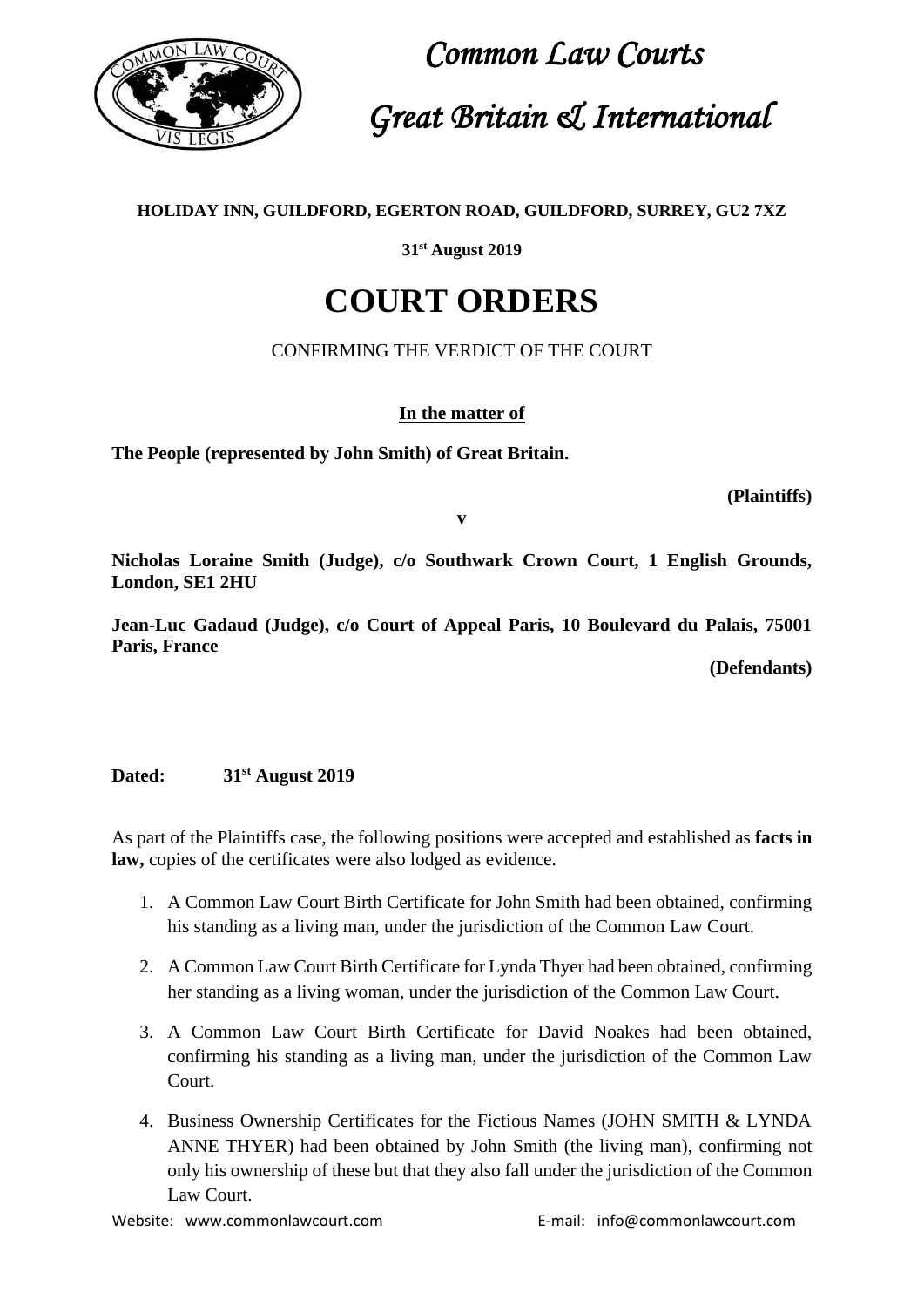

5. Business Ownership Certificate for the Fictious Name (DAVID NOAKES) had been obtained by David Noakes (the living man), confirming not only his ownership but that it also fell under the jurisdiction of the Common Law Court.

In relation to the Plaintiffs case, John Smith presented his Statement of Claim on behalf of the people and called on a witness (Stephen Crielly) to give evidence, this witness spoke at length and referred to video evidence that he provided.

The Defendants having been served with a Court Summons, Court Information and a copy of the case against them (Statement of Claim), failed to appear. The Defendants failed to submit a written defence against the claims made against them and failed to take up the opportunity of a Pre-Trial Conference to resolve matters before the hearing.

During the trial, John Smith presented the case for the Plaintiffs and submitted his request for the following:

- 1. A guilty verdict against the Defendants for various crimes that they had committed against the people.
- 2. An order to remove the Defendants from their positions.
- 3. If the above was granted, a request was made that the jury should consider any financial implications that may be relevant.
- 4. An order to ensure the release of Lynda Thyer from prison and to ensure compliance with previously issued Common Law Court orders, this order to be given to Boris Johnson to action.
- 5. An order to confirm that the crown, statutory courts and judges have no authority or jurisdiction over living men and living women, this due to the evidence provided.

In relation to the Statement of Claim and the supporting evidence presented this day by John Smith on behalf of the Plaintiffs, we the Jury, consisting of twelve reasonably minded men and women and having considered all the evidence presented at this hearing, issue the following orders:

1. We the Jury issue an order which confirms that the Defendants have acted unlawfully and criminally in relation to the following crimes:

#### **An Abuse of Position**

The Defendants, by their failure to obtain consent, authority and/or jurisdiction have committed crimes against the people and have used their positions and statutory legislation to target an innocent living man and living woman.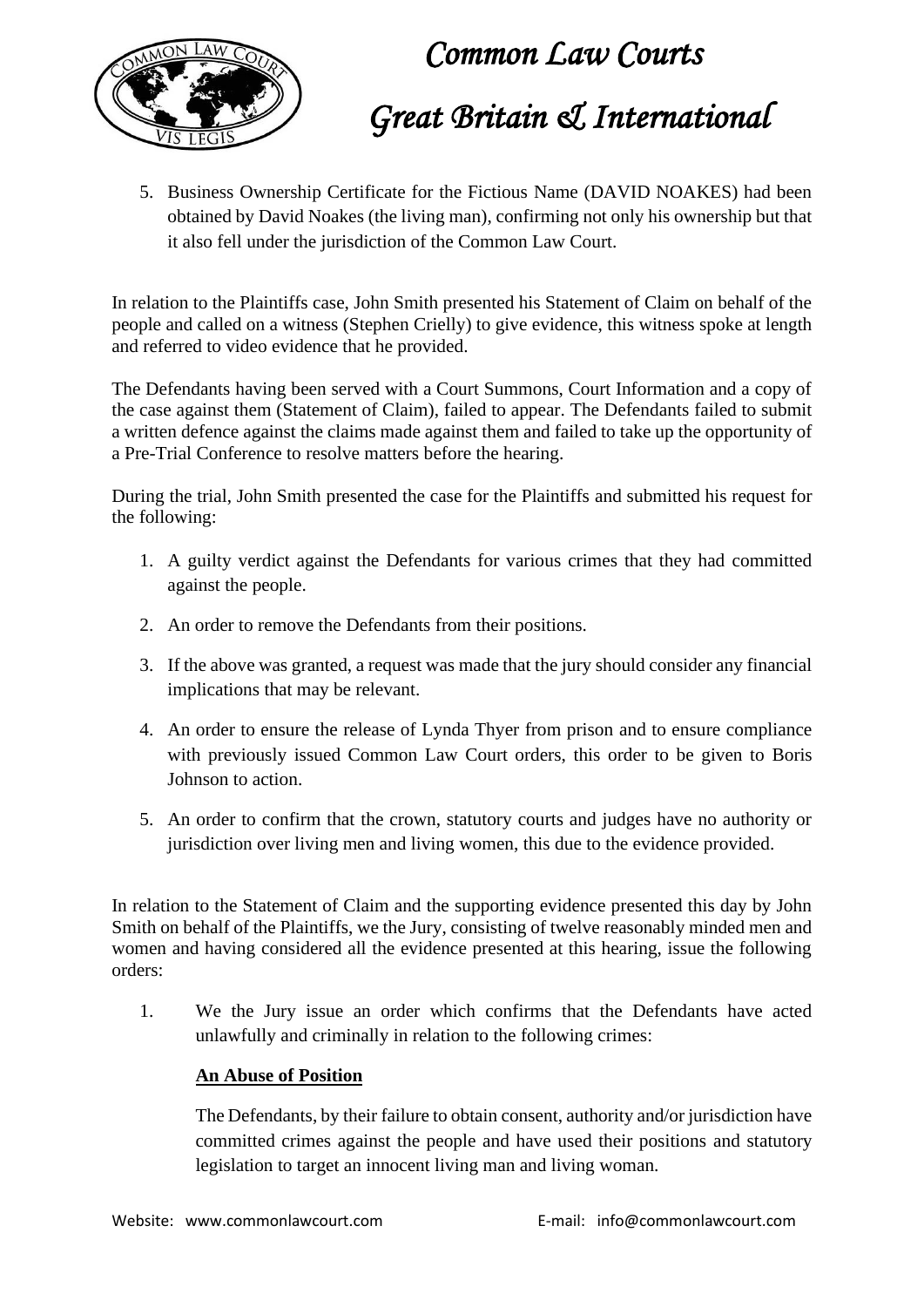

 *Common Law Courts*

### *Great Britain & International*

The Defendants have failed to identify the lawful owners of the fictitious names 'DAVID NOAKES' and 'LYNDA ANNE THYER.'

Note:

The Declaration of the Common Law Court

'Borrowing from the declaration of our ancestors, made in Arbroath in 1320, we declare that, as long as but a hundred of us remain alive, never will we on any conditions be brought under mandatory rule by legal statute.'

Common Law Court - Lawful Notice

'No living men or women who have confirmed their standing under the jurisdiction of the Common Law Court will be subjected to statutory control, until such time that the state can confirm that they have established a superior claim to that of the Common Law Court.

The use of Common Law Court identification confirms that living men and women stand under the jurisdiction of the Common Law Court. It therefore becomes a criminal offence to criminally coerce the individual identified into the statutory system and a crime against the people. Anyone responsible for criminal coercion will be held personally liable in their private capacity and will have to answer to the people.'

The Universal Declaration of Human Rights 1948

#### **Article 12**

No one shall be subjected to arbitrary interference with his privacy, family, home or correspondence, nor to attacks upon his honour and reputation. Everyone has the right to the protection of the law against such interference or attacks.

#### **Kidnaping (Unlawful detention)**

The Defendants are responsible for the unlawful detention of a living man (David Noakes) and a living woman (Lynda Thyer).

In relation to LYNDA THYER, this fiction has not been involved in any way shape or form with the product GcMAF, its production, manufacturing or distribution. The Plaintiff (John Smith) has no knowledge of this product and does not suffer from ill health.

The Defendants, through their unlawful behaviour are subjecting the Plaintiff and an innocent woman to fear, intimidation and threats, thus causing fear, alarm and distress.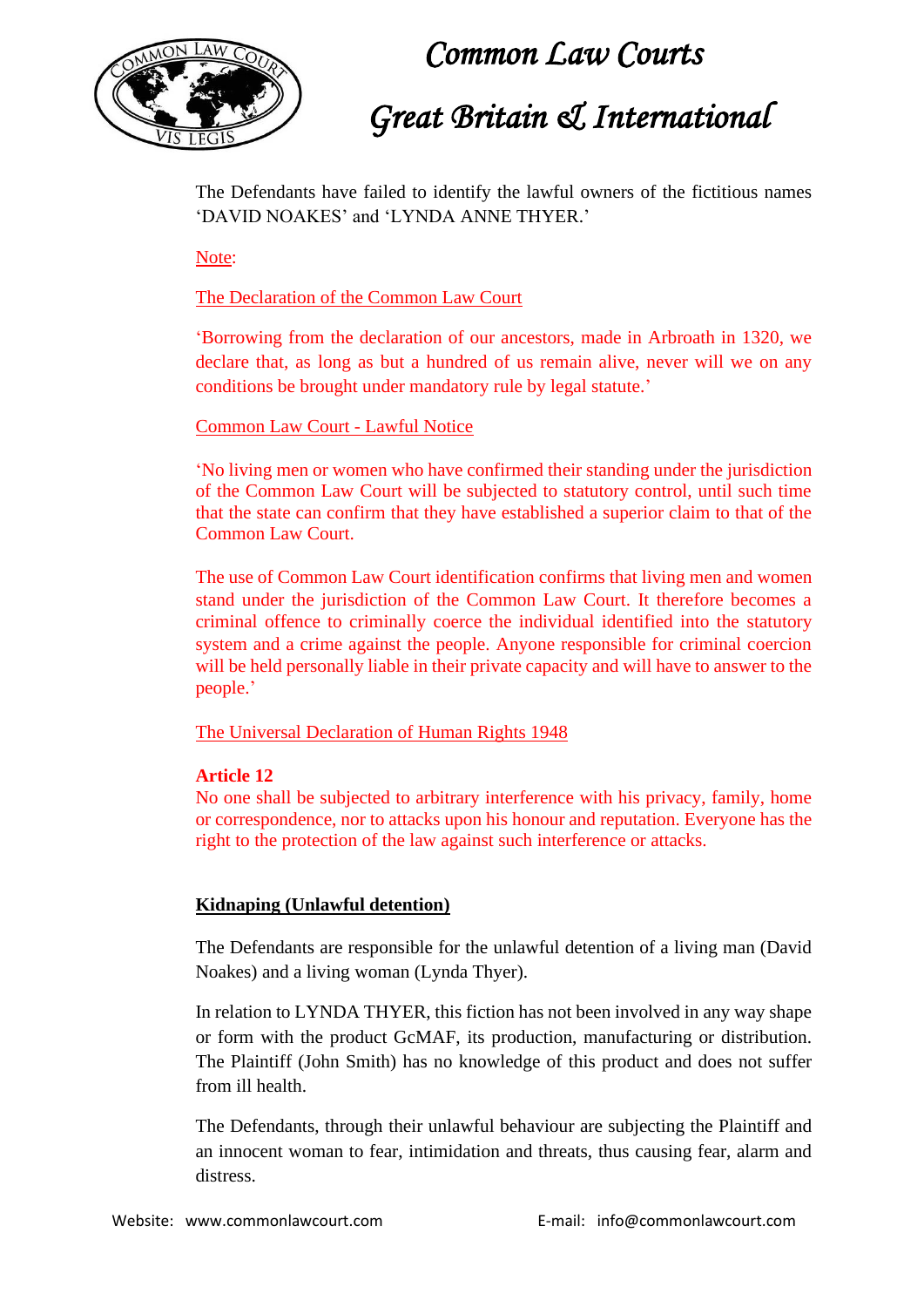

#### Note:

#### The Declaration of the Common Law Court

'We, the people, can no longer endure such assaults on our loved ones and personal freedoms and hereby confirm our inherent right to stand under the jurisdiction of the Common Law. Based, as it is, on the timeless laws which govern the conduct of men and were established by our creator in days of old and remembered and loved by our fathers as they built our nations. We will hold to this without ceasing for any man.'

#### The Universal Declaration of Human Rights 1948

#### **Article 5**

No one shall be subjected to torture or to cruel, inhuman or degrading treatment or punishment.

#### **Article 9**

No one shall be subjected to arbitrary arrest, detention or exile.

#### **Criminal Coercion**

The Defendants are guilty of the unlawful act of attempting to force a living man and living woman to do something, by way of accepting a legal fiction which they wanted to attach to them.

The legal fictions (Fictitious Names) are owned by John Smith and David Noakes, both living men, this has also been established as a FACT IN LAW. The Plaintiff has already established this fact during the following trial in Paisley Sheriff Court (Case Ref. PA18004245) and at a previous Common Law Court hearing.

#### **Uttering**

The crime of knowingly using a forged or counterfeit document to defraud. This includes the use of unlawful court orders, warrants and the legal fiction.

#### Note:

#### The Declaration of the Common Law Court

'We the people have inherent birth rights, established by our creator, which protect us from harm, loss and injury from others.'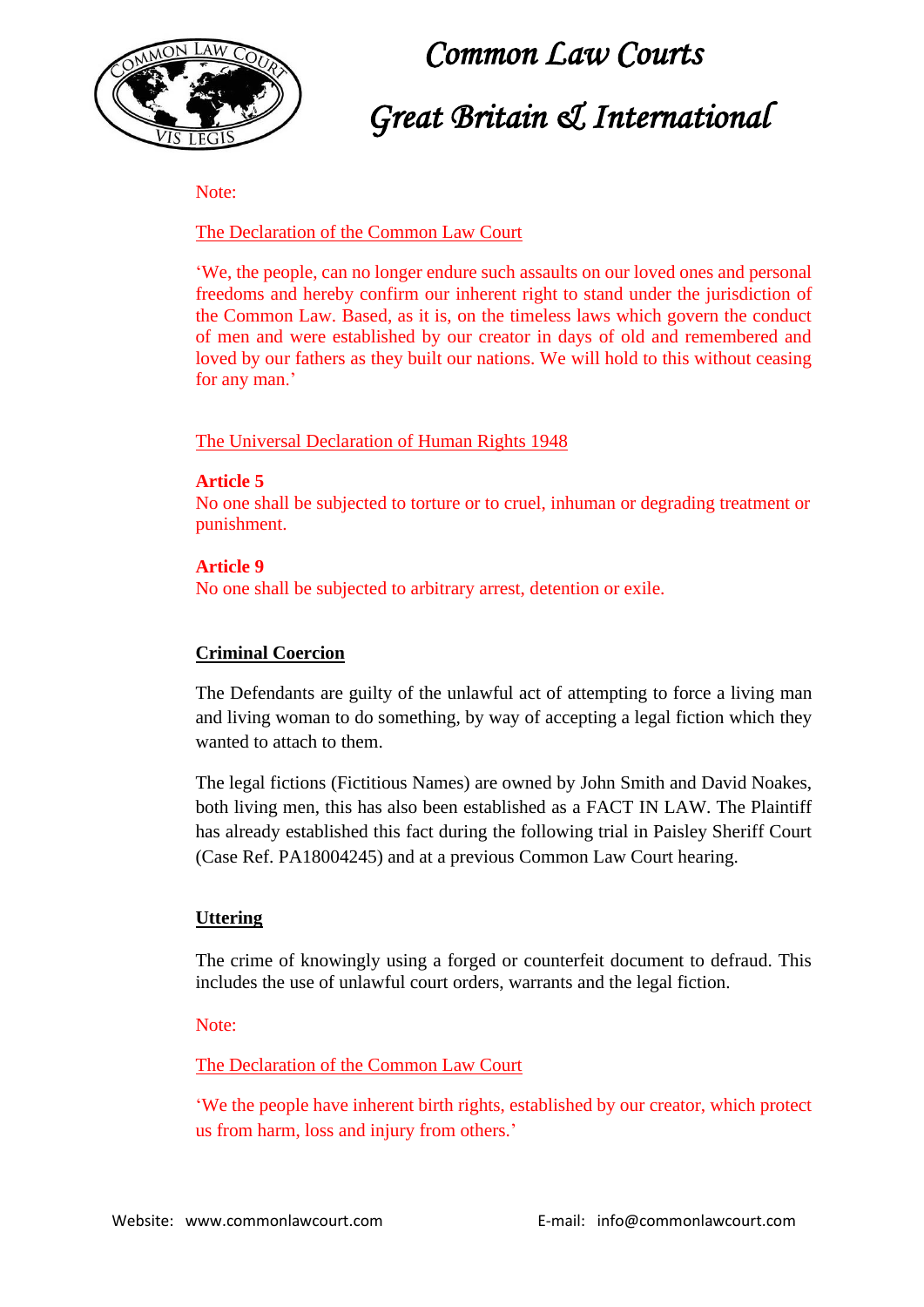

#### The Universal Declaration of Human Rights 1948

#### **Article 10**

Everyone is entitled in full equality to a fair and public hearing by an independent and impartial tribunal, in the determination of his rights and obligations and of any criminal charge against him.

#### **Article 11**

Everyone charged with a penal offence has the right to be presumed innocent until proved guilty according to law in a public trial at which he has had all the guarantees necessary for his defence.

#### **Fraud**

The deliberate deception used to obtain an unlawful gain, this is applicable to the use of the legal fiction and the authority and jurisdiction which had been taken, but not established by the Defendants.

The Universal Declaration of Human Rights 1948

#### **Article 4**

No one shall be held in slavery or servitude; slavery and the slave trade shall be prohibited in all their forms. (this would include the use of the legal fiction).

#### **Failure to accept the positions of a living man and woman**

The Defendants are guilty of failing to acknowledge the position of a living man and living woman. The individuals, David Noakes and Lynda Thyer have confirmed their standing as a living man and living woman by recording their births with the Common Law Court and therefore they stand under the authority and jurisdiction of the Common Law Court.

Note:

#### The Declaration of the Common Law Court

'For many years now, men and women have been subjected to criminal and fraudulent behaviour by the state's actions which have been imposed upon us, against our will, by both criminal coercion and legal deception. Fear and fiction have thus combined to bind us into slavery.'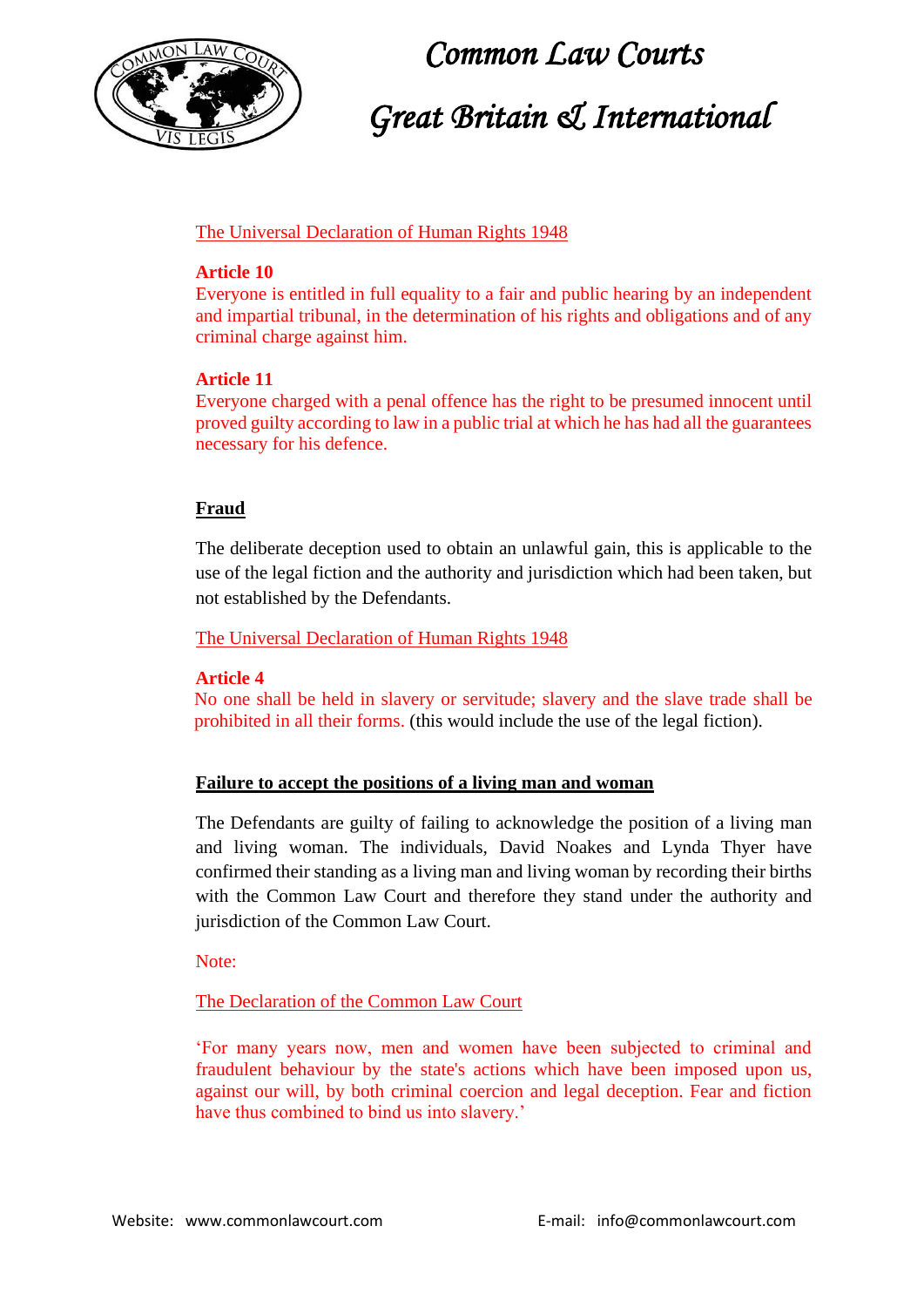

#### The Universal Declaration of Human Rights 1948

#### **Article 7**

All are equal before the law and are entitled without any discrimination to equal protection of the law. All are entitled to equal protection against any discrimination in violation of this Declaration and against any incitement to such discrimination.

#### **Article 10**

Everyone is entitled in full equality to a fair and public hearing by an independent and impartial tribunal, in the determination of his rights and obligations and of any criminal charge against him.

#### **Article 20**

No one may be compelled to belong to an association.

#### **Refusal to comply with common law**

Under common law, the Defendants are accountable for their own behaviour as living men and for crimes against living men and living women.

The Defendants cannot hide behind the statutory system while being paid by the people.

#### **Refusal to comply with statutory legislation**

The Defendants are guilty of Malfeasance.

The Defendants work for corporations that have no authority over living men and living woman.

In proceeding with the prosecution of David Noakes and Lynda Thyer the Defendants have failed to identify the parties involved, living men/women or legal fictions. NO IDENTIFIED PARTIES, NO CASE TO ANSWER.

Note:

The Universal Declaration of Human Rights 1948

#### **Article 18**

Everyone has the right to freedom of thought, conscience and religion; this right includes freedom to change his religion or belief, and freedom, either alone or in community with others and in public or private, to manifest his religion or belief in teaching, practice, worship and observance.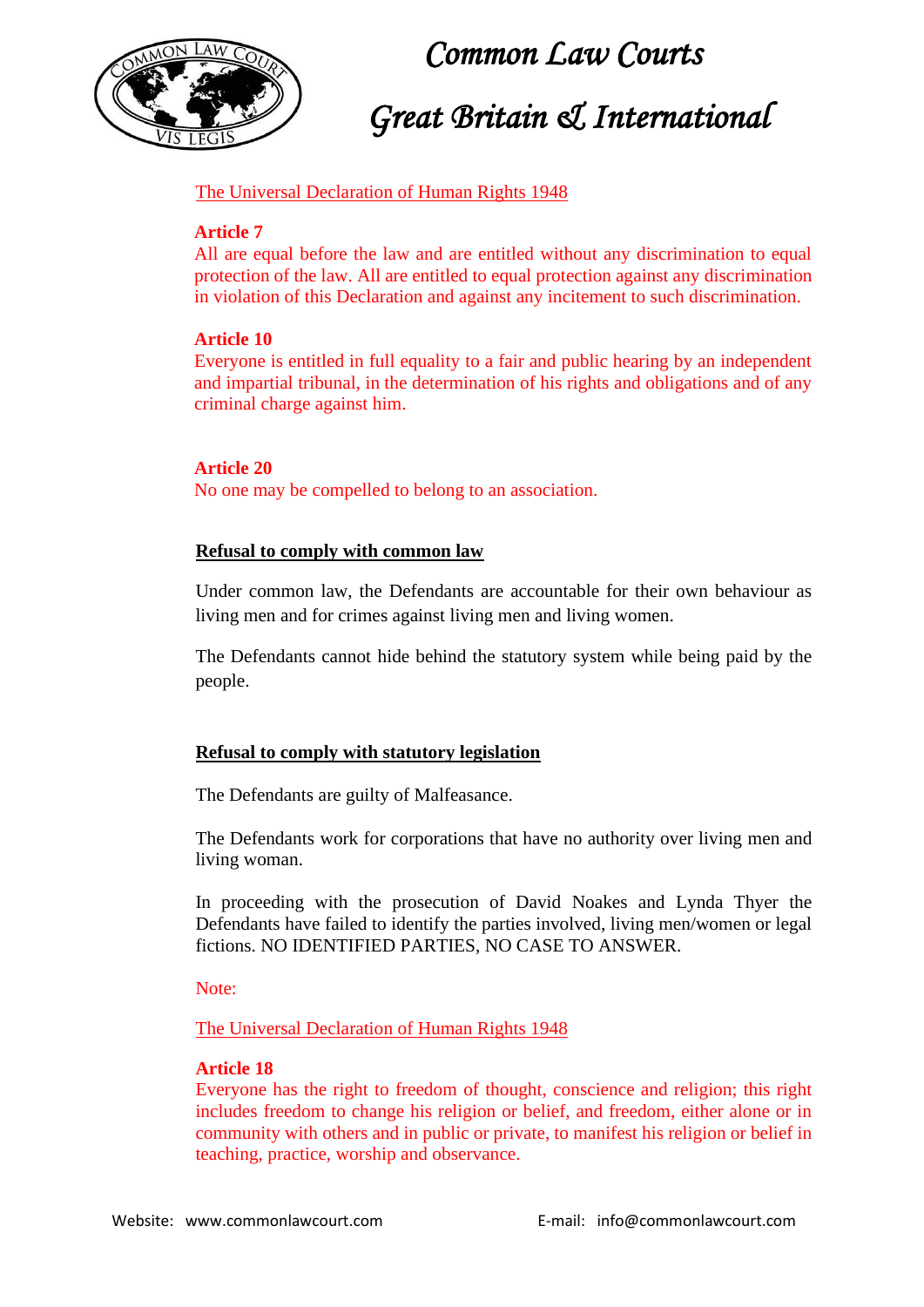

#### **Refusal to comply with United Nations Human Rights Charter 1948**

The information above confirms that the Defendants have failed to comply with the above charter and in doing so have endangered their countries positions as signatories.

The Defendants in doing so are also guilty of committing crimes against the people.

#### **Misprision of Treason**

The Defendants under common law/natural law/universal law are guilty of misprision, knowing a treason is being or is about to be committed but does not report it to a proper authority.

- 2. **It is hereby ordered** that after a unanimous decision of the court, we order the Defendants to be removed from their existing employment positions, for crimes against the people.
- 3. **It is hereby ordered** that after a unanimous decision of the court, the following conditions apply to the Defendants removal:
	- a. A GcMAF Trust will be set up under the jurisdiction of the Common Law Court for the benefit of the people, this will fall under the guidance/stewardship of David Noakes and Lynda Thyer.
	- b. The living men, Nicholas Loraine Smith and Jean Luc Gadaud are to lose all salary and emoluments and pension fund, from the announcement of the Motu Proprio, 11<sup>th</sup> July 2013 until their removal from office, this to be paid in to the GcMAF Trust.
	- c. Nicholas Loraine Smith to pay David Noakes as reparation for the harm, loss and injury caused, the sum of £10,000 per day (including weekends) backdated to his first sitting with the David Noakes case  $(19<sup>th</sup>$  November 2018) and until David Noakes is clear and free to the satisfaction of the Common Law Court.
	- d. Jean Luc Gadaud to pay Lynda Thyer as reparation for the harm, loss and injury caused, the sum of £20,000 per day (including weekends) backdated to his first sitting in the Lynda Thyer case  $(9<sup>th</sup> March 2017)$  and until conclusion and satisfaction of the Common Law Court.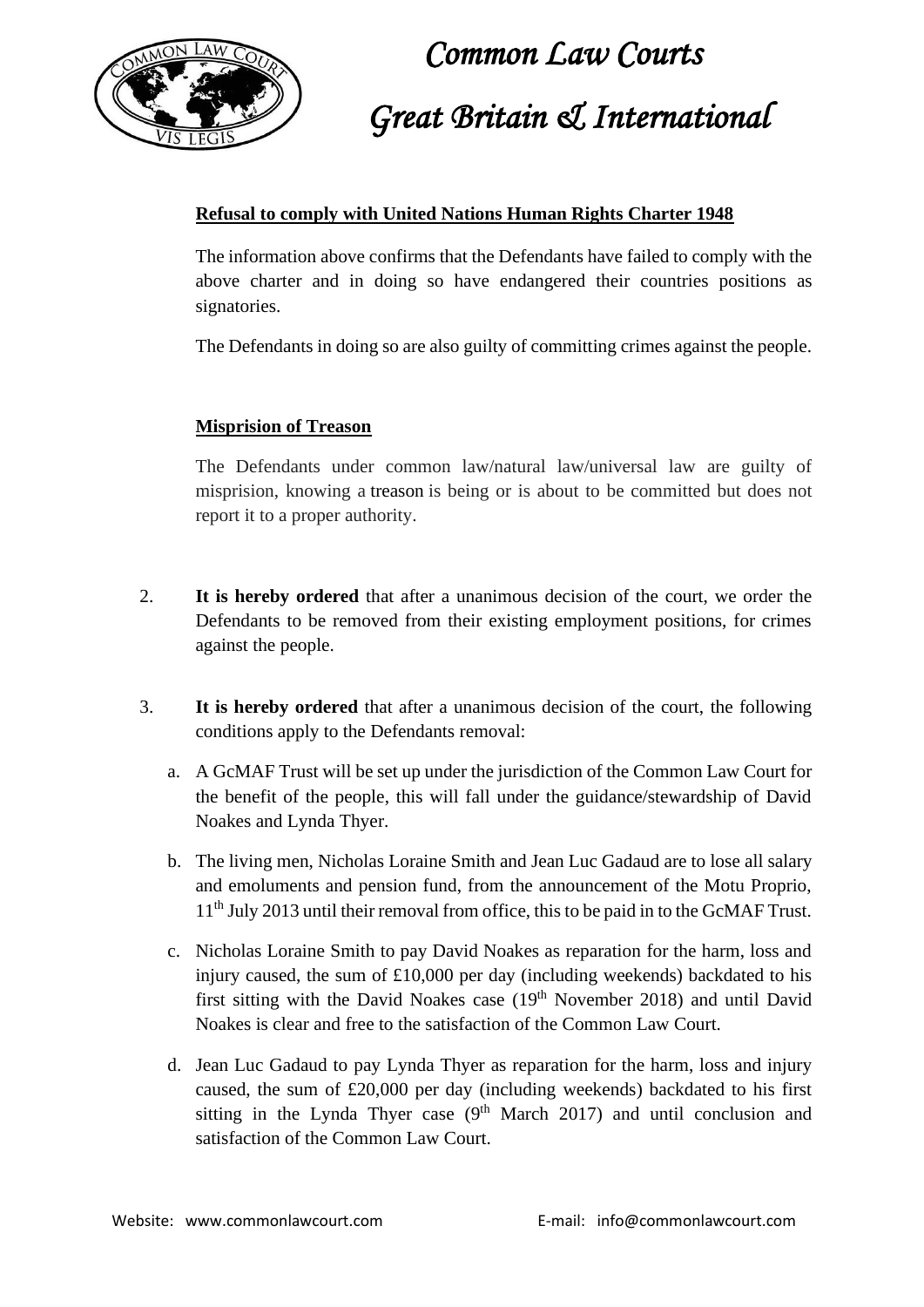

- 4. **It is hereby ordered** that after a unanimous decision of the court, we order Boris Johnson (British Prime Minister) to ensure that Lynda Thyer is released from her unlawful detention and prison in France. We also order that Boris Johnson is to ensure compliance with the previously issued Common Law Court Order, **Ref. No. CO/DUN/19/1, dated 27<sup>th</sup> May 2019.**
- 5. **It is hereby ordered** that after a unanimous decision of the court, we the Jury confirm the following:
	- a) We accept the independently named geologists below, their findings and the excerpt taken from 'The Story of Ireland' published in 1906 and re-published in 1946 by Professor C. A. L. Totten (Science, Yale).

Professor C. A. L. Totten – Yale

Professor Lowerley – (London Geologist friend of Professor Odlum?)

Professor Edward E. Odlum – Ontario

*'Three Independent Geologists have inspected and described The Stone, and said it was not quarried anywhere in the British Isles. The stone on display in Edinburgh Castle was quarried at Quarrymill Quarry in Scone, Perthshire, Scotland and thus is NOT the genuine Stone of Destiny that was removed from Westminster Abbey at 4am on 25/12/1950.'*

b) We the Jury accept the proof and facts, more importantly Fact No. 17 provided by Historic Environment Scotland in relation to the '20 facts revealed about the Stone of Destiny.'

*'Fact number 17,* 

*Two years after the Stone's return to Scotland, permission was given for British Geological Survey staff to conduct a technical examination of the Stone. The survey team carried out the works locked inside the Crown Room of Edinburgh Castle. The geological results were conclusive and confirmed that the Stone was made from Old Red Sandstone quarried in the vicinity of Scone.'*

c) We the Jury accept that the coronation of the Elizabeth Alexandra Mary Battenberg on June 2nd in 1953 was fraudulent, due to the failure to have the ceremony witnessed by God (the Stone of Destiny) and therefore the crown, statutory courts and judges have no authority and jurisdiction over living men and living women who have confirmed their standing with the Common Law Court.